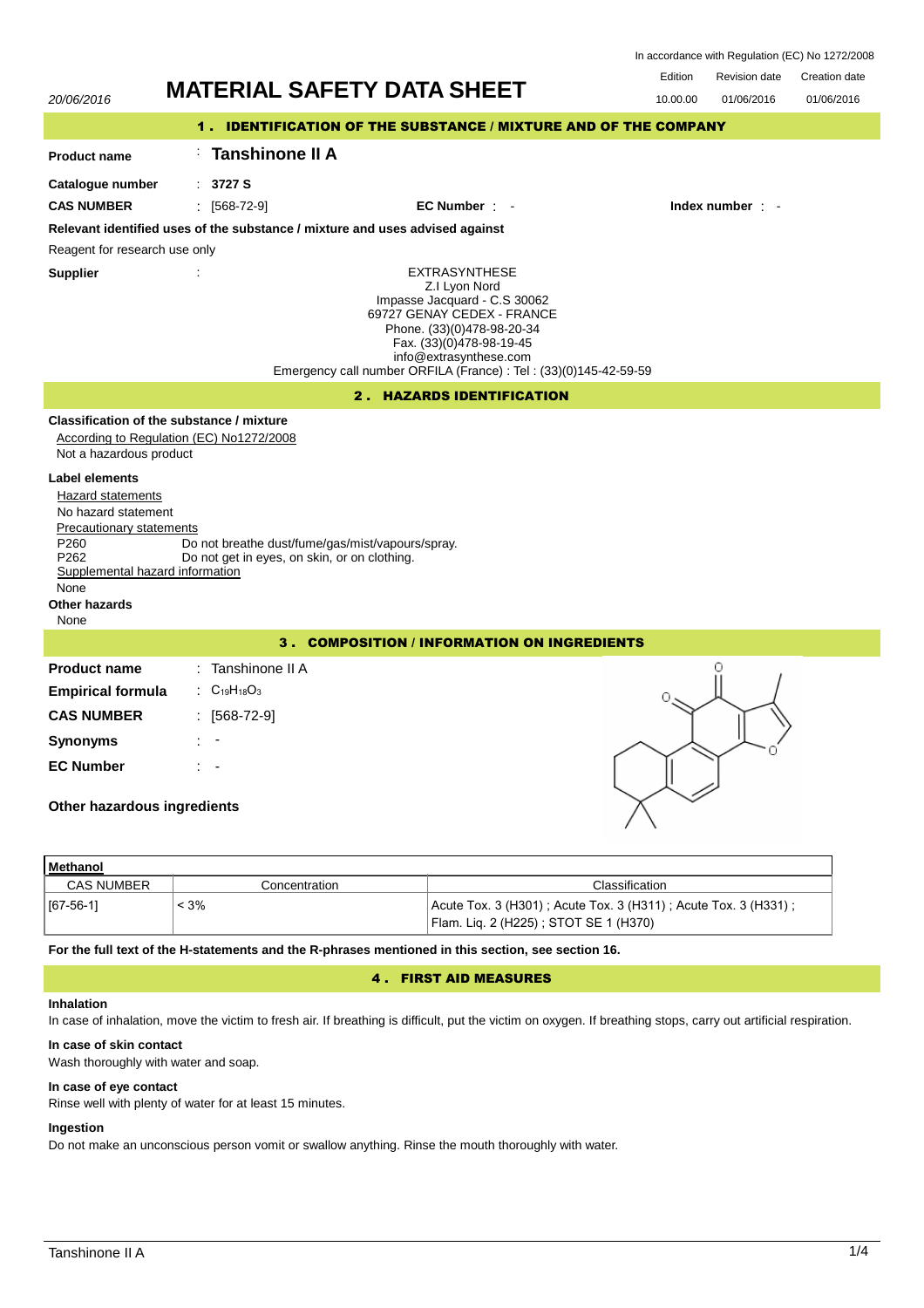### 5 . FIRE-FIGHTING MEASURES

# **Extinguishing media**

Carbon dioxide, dry powder.

## **Special hazards arising from the substance**

Harmful/toxic vapours, carbon oxides may be released during the fire.

### **Advise for fire-fighters**

Wear an autonomous breathing apparatus and suitable protection clothing against chemical agents.

#### 6 . ACCIDENTAL RELEASE MEASURES

### **Personal precautions**

Use personal protective equipment. Evacuate the personnel from the contaminated zone. Ensure adequate ventilation.

## **Environnemental precautions**

Keeping away from drains, surface and ground waters.

### **Methods and materials for containment and cleaning up**

Clean up without creating dust and place in adapted and sealed containers for elimination. Wash the contaminated aera with water and soap. Confine washing water and dispose of it complying with the local regulations. After cleaning, quickly eliminate traces of water with a product absorbing liquids (for example : sand, sawdust, universal binder, Kieselguhr).

## 7 . HANDLING AND STORAGE

## **Precautions for safe handling**

Avoid formation of dust. Avoid contact with skin and eyes. During handling, wear suitable personal protective equipment (see section 8). Follow the normal measures for preventive fire protection.

**Specific handling** No data available.

### **Specific end use(s)**

No data available

### **Conditions for safe storage, including any incompatibilities**

Store in a cool well-ventilated place.

Keep container tightly closed in a dry place away from light.

Store at <+8°C

## 8 . EXPOSURE CONTROL/PERSONAL PROTECTION

### **Respiratory protection**

Wear imperatively an appropriated mask/respirator, tested and approved by standards such as NIOSH (US) or CEN (EU).

#### **Hand protection**

Handle with protective gloves. The selected gloves have to satisfy the specifications of EU Directive 89/686/EEC and the standard EN 374 derived from it.

### **Eye protection**

Wear safety glasses.

### **Skin protection**

Wear suitable protective clothing according to the quantity and the level of activity of the substance at the workplace.

## 9 . PHYSICAL AND CHEMICAL PROPERTIES

|  |  | Information on basic physical and chemical properties |
|--|--|-------------------------------------------------------|
|--|--|-------------------------------------------------------|

| Physical state                         | : Powder             |
|----------------------------------------|----------------------|
| Color                                  | : Orange             |
| Solubility in                          | : No data available. |
| Melting point                          | : No data available. |
| Initial boiling point                  | : No data available. |
| Flash point                            | : No data available. |
| рH                                     | : No data available. |
| Partition coefficient: n-octanol/water | : No data available. |
| Auto-ignition temperature              | : No data available. |
| Decomposition temperature              | : No data available. |
| Viscosity                              | : No data available. |
| Other information                      |                      |

No data available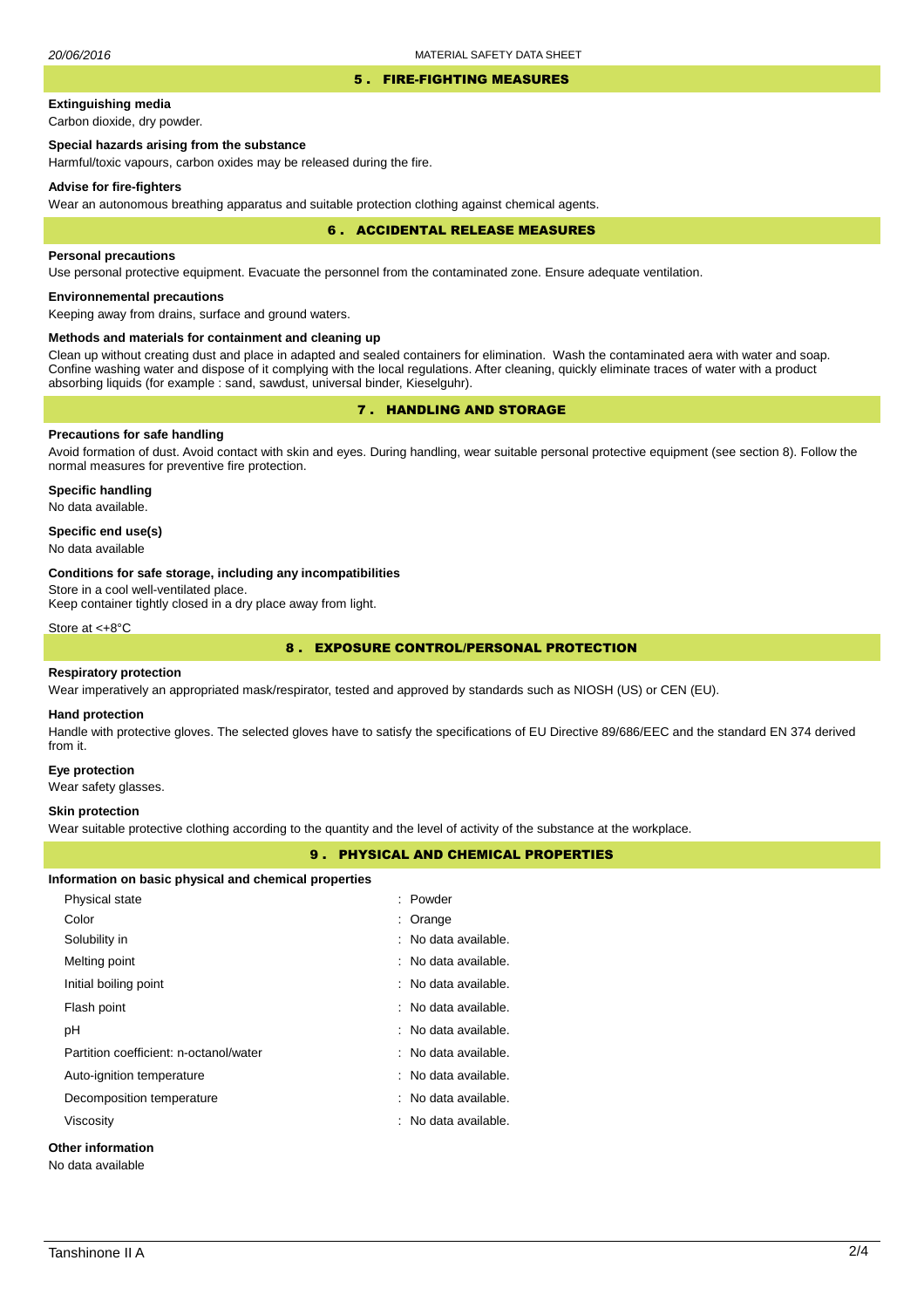### 10 . STABILITY AND REACTIVITY

#### **Reactivity**

No data available.

## **Chemical stability**

Stable under recommanded storage conditions.

#### **Possibility of hazardous reactions**

No hazardous reactions during storage and handling complying with the instructions.

**Conditions to avoid**

No data available.

**Incompatible materials**

No data available.

### **Hazardous decomposition products**

No hazardous decomposition products if the instructions for handling and storage are respected. During high overheating of the substance or during a fire, hazardous decomposition products may be produced.

## 11 . TOXICOLOGICAL INFORMATION

### **Acute oral toxicity**

No data available.

## **Acute dermal toxicity**

No data available.

#### **Acute inhalation toxicity**

No data available.

### **Skin Corrosion**

No data available.

#### **Skin Irritation**

No data available.

## **Serious Eye Damage**

No data available.

### **Eye Irritation**

No data available.

### **Respiratory Sensitisation**

No data available.

### **Skin Sensitisation**

No data available.

### **Germ Cell Mutagenicity**

No data available.

### **Carcinogenictiy**

No data available.

## **Reproductive Toxicity**

No data available.

### **Specific Target Organ Toxicity - Single Exposure**

No data available.

## **Specific Target Organ Toxicity - Repeated Exposure**

No data available.

### **Aspiration Hazard**

No data available.